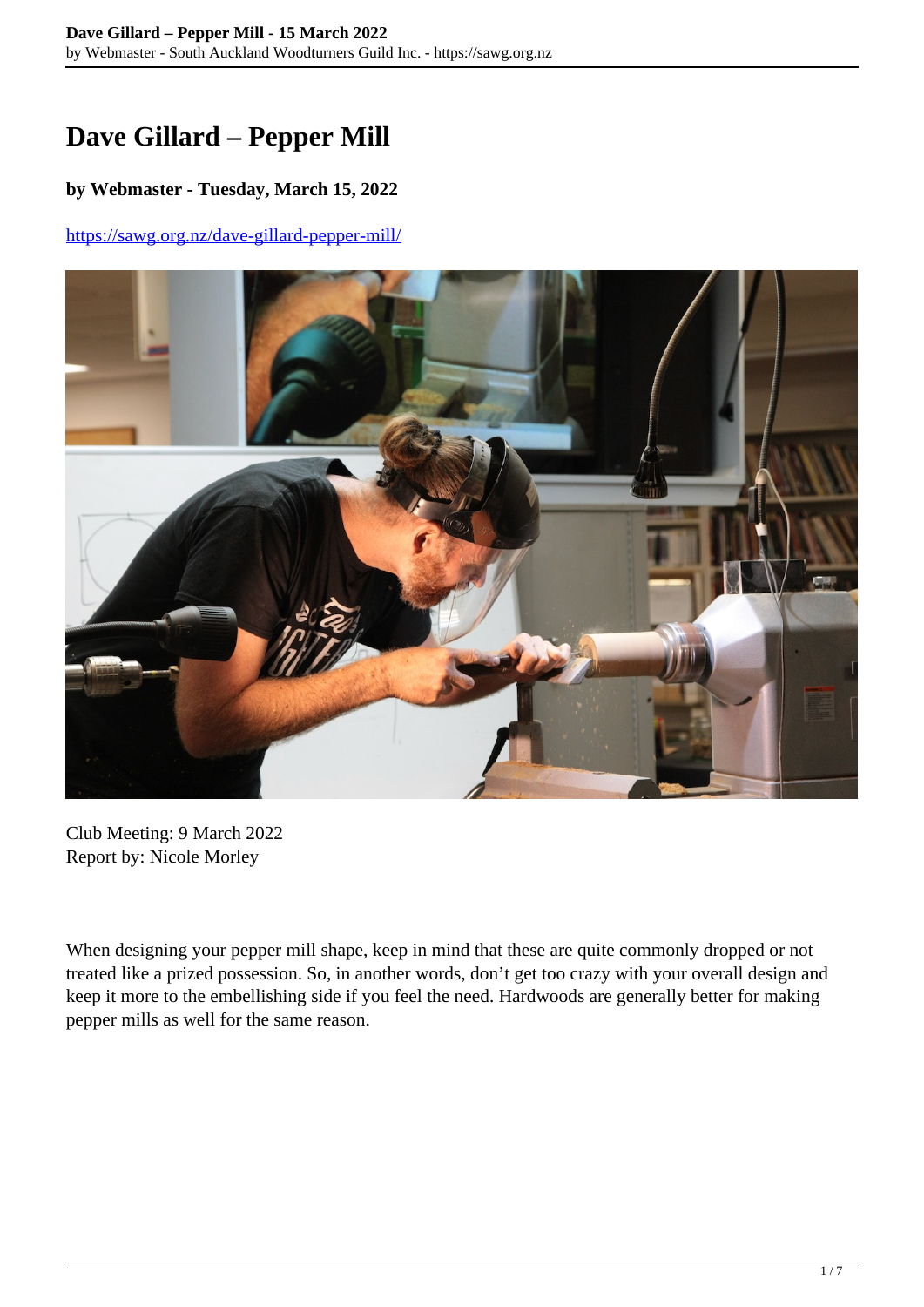## **Dave Gillard – Pepper Mill - 15 March 2022** by Webmaster - South Auckland Woodturners Guild Inc. - https://sawg.org.nz

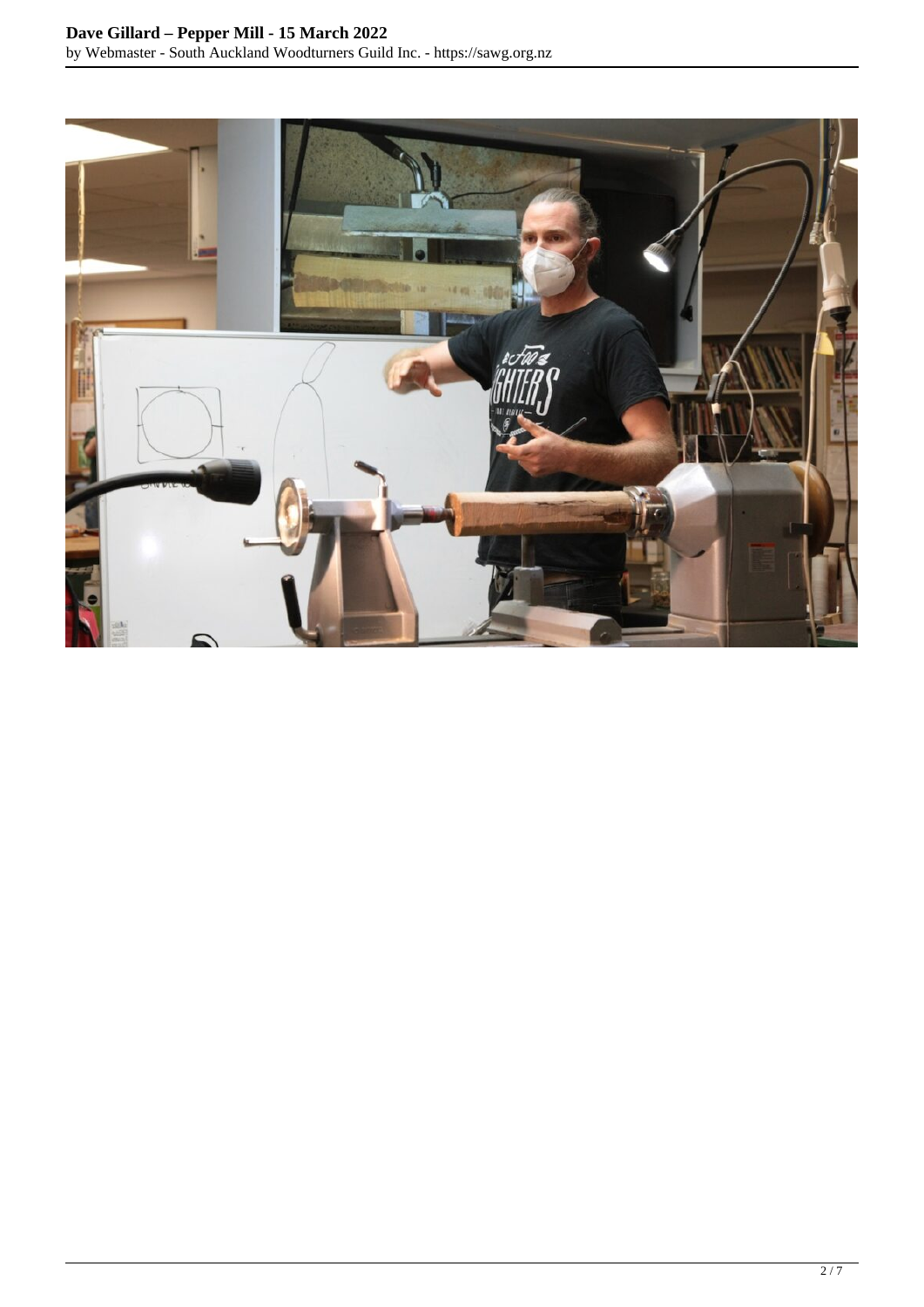

If your tool rest has those nicks in it from hitting your tools on it, a hint is to use a belt sander on it to tidy it up. Nothing worse than trying to get a flat surface and hitting those spots.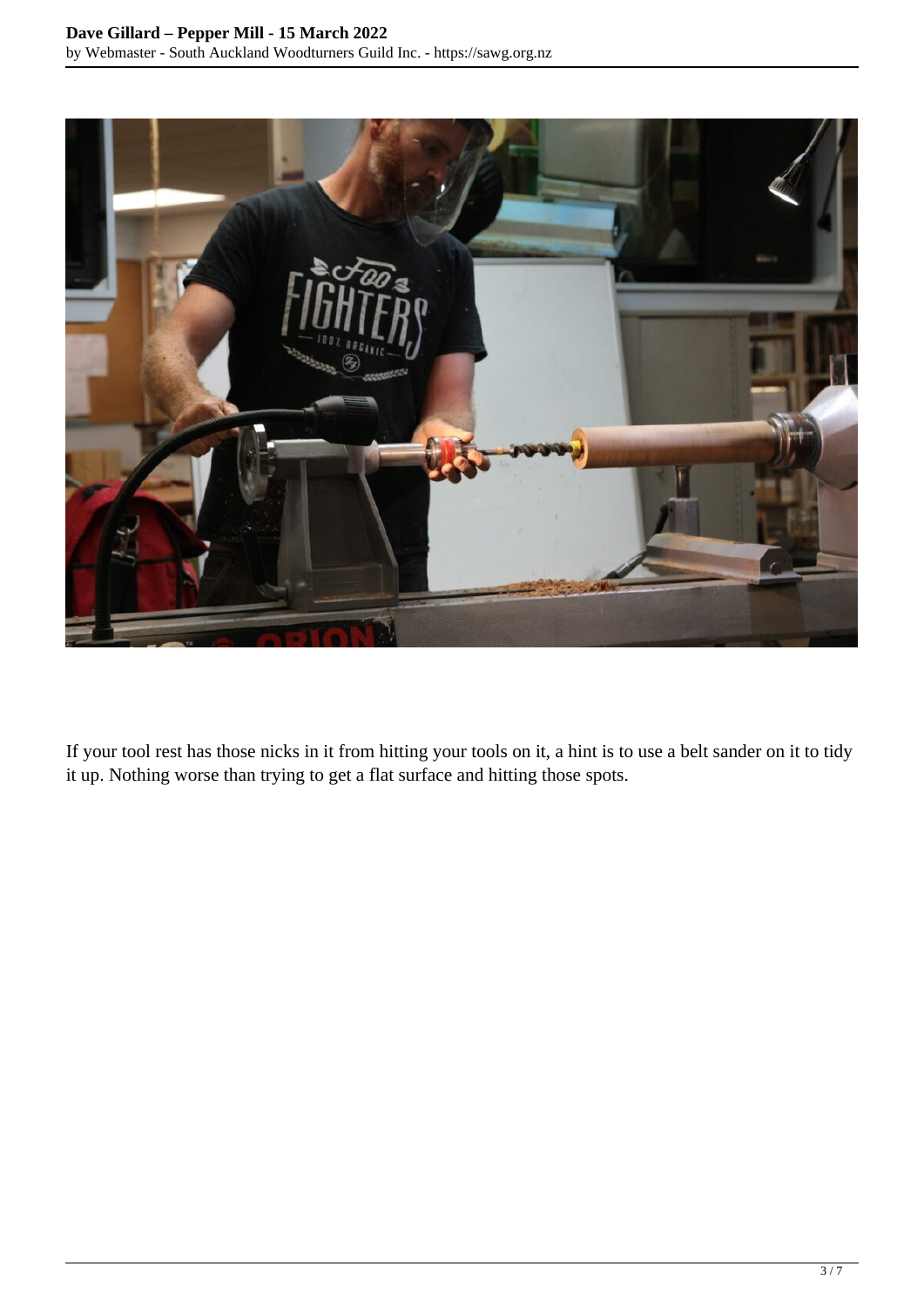

Now, start the lathe slow to check everything is secure and then ramp it up to warp speed.

From this point I then added two pages of notes on the whole process o f making the peppermill, then thought to be honest, when you purchase the mechanism, it will come with instructions in it. So "select all" d elete.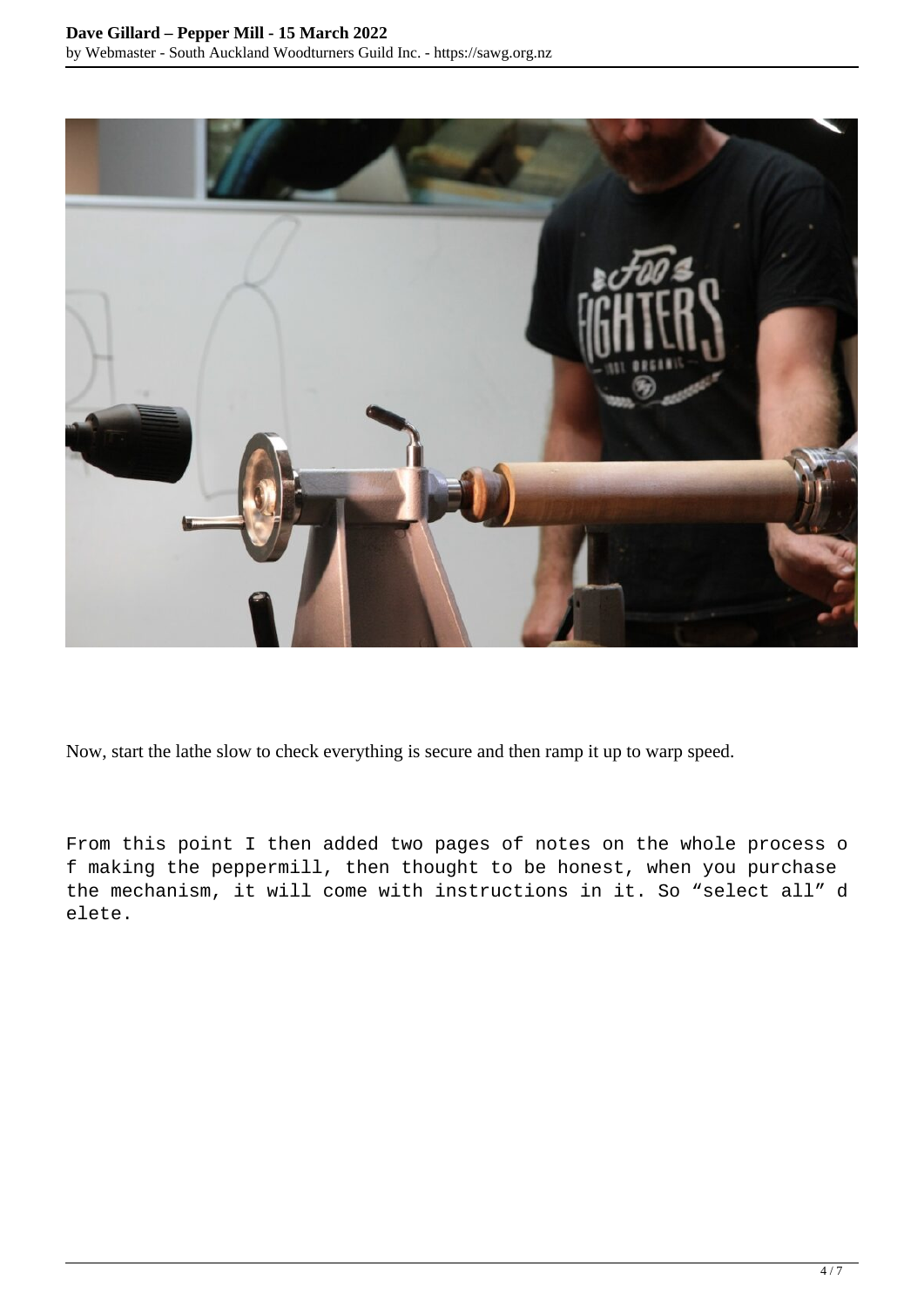

So just a few more notes..

- Use CA Glue around the central hole in the base of your grinder just to strengthen up the wood there in case of knocks etc.
- Some plastic caps have multiple stripes of raised plastic on them take off every second one to make it easier to install.
- Some also have clips, you can quite happily cut these off with a pair of side cutters or a Stanley knife then a light sand. These aren't really required.
- Use a 5 minute epoxy to glue your pieces in place.

I also will just take a second to Thank Dave for the mechanisms that were up for grabs in our raffle tonight. Look forward to seeing a few made mills on the show and tell table. ?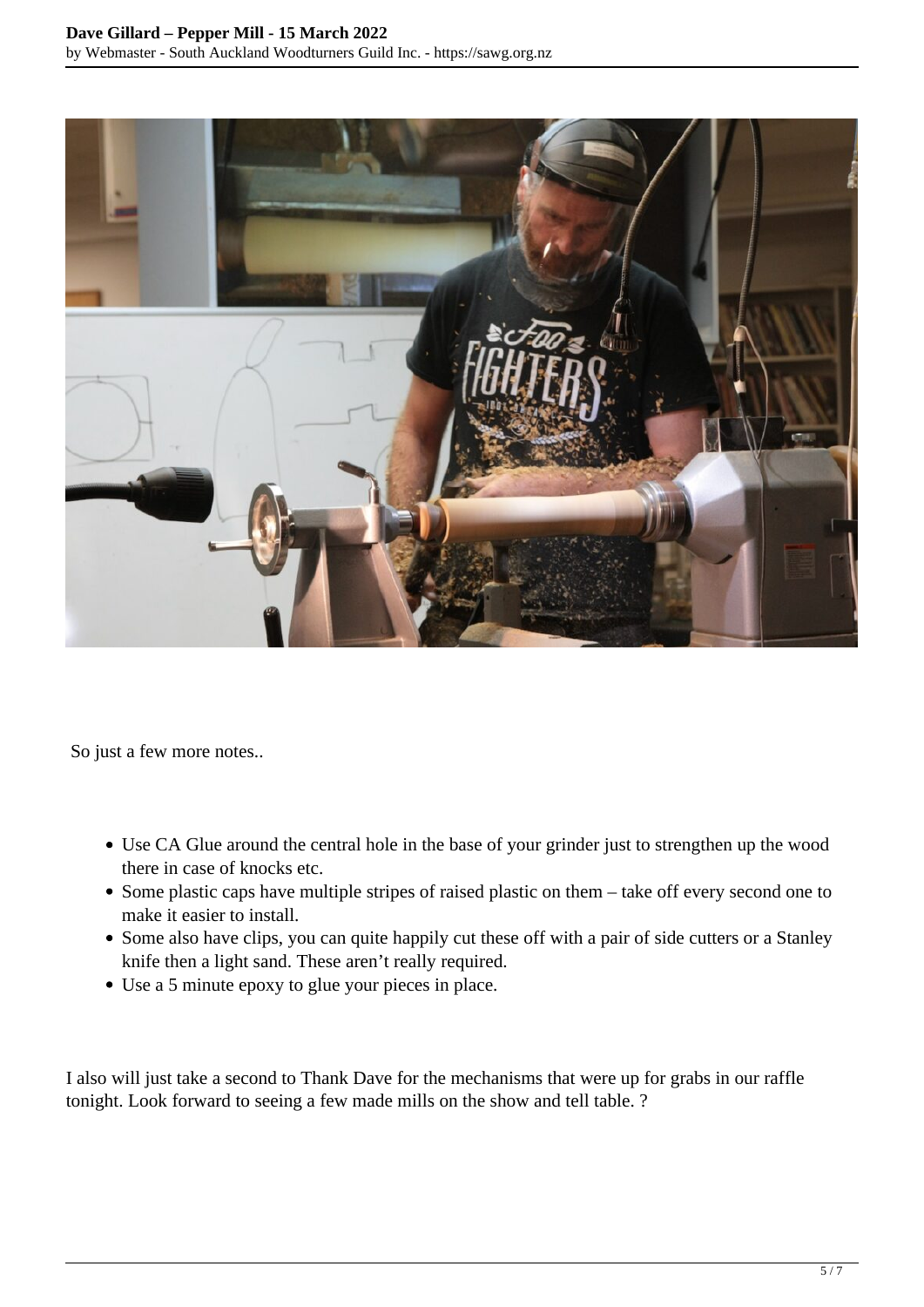